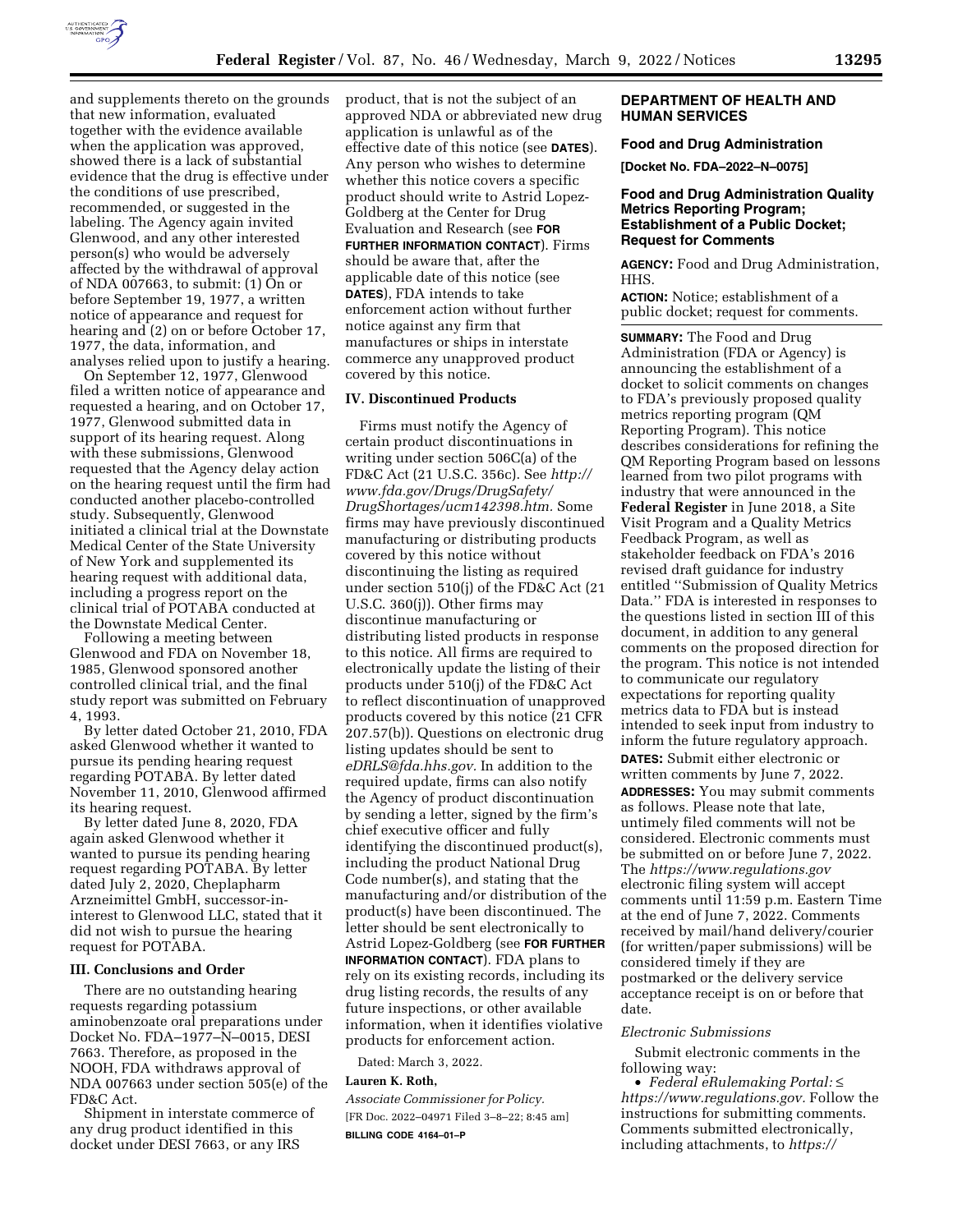*[www.regulations.gov](http://www.regulations.gov)* will be posted to the docket unchanged. Because your comment will be made public, you are solely responsible for ensuring that your comment does not include any confidential information that you or a third party may not wish to be posted, such as medical information, your or anyone else's Social Security number, or confidential business information, such as a manufacturing process. Please note that if you include your name, contact information, or other information that identifies you in the body of your comments, that information will be posted on *[https://www.regulations.gov.](https://www.regulations.gov)* 

• If you want to submit a comment with confidential information that you do not wish to be made available to the public, submit the comment as a written/paper submission and in the manner detailed (see ''Written/Paper Submissions'' and ''Instructions'').

## *Written/Paper Submissions*

Submit written/paper submissions as follows:

• *Mail/Hand delivery/Courier (for written/paper submissions):* Dockets Management Staff (HFA–305), Food and Drug Administration, 5630 Fishers Lane, Rm. 1061, Rockville, MD 20852.

• For written/paper comments submitted to the Dockets Management Staff, FDA will post your comment, as well as any attachments, except for information submitted, marked and identified, as confidential, if submitted as detailed in ''Instructions.''

*Instructions:* All submissions received must include the Docket No. FDA– 2022–N–0075 for ''FDA Quality Metrics Reporting Program; Establishment of a Public Docket; Request for Comments.'' Received comments, those filed in a timely manner (see **ADDRESSES**), will be placed in the docket and, except for those submitted as ''Confidential Submissions,'' publicly viewable at *<https://www.regulations.gov>* or at the Dockets Management Staff between 9 a.m. and 4 p.m., Monday through Friday, 240–402–7500.

• Confidential Submissions—To submit a comment with confidential information that you do not wish to be made publicly available, submit your comments only as a written/paper submission. You should submit two copies total. One copy will include the information you claim to be confidential with a heading or cover note that states ''THIS DOCUMENT CONTAINS CONFIDENTIAL INFORMATION.'' The Agency will review this copy, including the claimed confidential information, in its consideration of comments. The second copy, which will have the claimed confidential information

redacted/blacked out, will be available for public viewing and posted on *[https://www.regulations.gov.](https://www.regulations.gov)* Submit both copies to the Dockets Management Staff. If you do not wish your name and contact information to be made publicly available, you can provide this information on the cover sheet and not in the body of your comments and you must identify this information as ''confidential.'' Any information marked as ''confidential'' will not be disclosed except in accordance with 21 CFR 10.20 and other applicable disclosure law. For more information about FDA's posting of comments to public dockets, see 80 FR 56469, September 18, 2015, or access the information at: *[https://](https://www.govinfo.gov/content/pkg/FR-2015-09-18/pdf/2015-23389.pdf) [www.govinfo.gov/content/pkg/FR-2015-](https://www.govinfo.gov/content/pkg/FR-2015-09-18/pdf/2015-23389.pdf) [09-18/pdf/2015-23389.pdf.](https://www.govinfo.gov/content/pkg/FR-2015-09-18/pdf/2015-23389.pdf)* 

*Docket:* For access to the docket to read background documents or the electronic and written/paper comments received, go to *[https://](https://www.regulations.gov) [www.regulations.gov](https://www.regulations.gov)* and insert the docket number, found in brackets in the heading of this document, into the ''Search'' box and follow the prompts and/or go to the Dockets Management Staff, 5630 Fishers Lane, Rm. 1061, Rockville, MD 20852, 240–402–7500. **FOR FURTHER INFORMATION CONTACT:** Jean Chung, Center for Drug Evaluation and Research, Food and Drug Administration, 10903 New Hampshire Ave., Bldg. 75, Rm. 6655, Silver Spring, MD 20993, 301–796–1874, *[jean.chung@](mailto:jean.chung@fda.hhs.gov) [fda.hhs.gov.](mailto:jean.chung@fda.hhs.gov)* 

#### **SUPPLEMENTARY INFORMATION:**

#### **I. Background**

### *A. Quality Metrics*

For pharmaceutical manufacturing, quality metrics are objective means of measuring, evaluating, and monitoring the product and process life cycle to proactively identify and mitigate quality risks; thereby managing operations at higher levels of safety, efficacy, delivery, and performance. Quality metrics are used throughout the drug and biological product industry to monitor quality control systems and processes and drive continuous improvement efforts in manufacturing. Quality metrics are important because failure to update and innovate manufacturing practices and lack of operational reliability (*i.e.,* state of control) can lead to quality problems that have a negative impact on public health.

The minimum standard for ensuring that a manufacturer's products are safe and effective is compliance with current good manufacturing practice (CGMP) requirements as outlined in current regulations and as recommended in

current policies (21 CFR parts 210 and 211 for drug products and the International Conference on Harmonisation guidance for industry entitled ''Q7 Good Manufacturing Practice Guidance for Active Pharmaceutical Ingredients'' (September 2016); available at: *[https://www.fda.gov/](https://www.fda.gov/regulatory-information/search-fda-guidance-documents/q7-good-manufacturing-practice-guidance-active-pharmaceutical-ingredients-guidance-industry)  [regulatory-information/search-fda](https://www.fda.gov/regulatory-information/search-fda-guidance-documents/q7-good-manufacturing-practice-guidance-active-pharmaceutical-ingredients-guidance-industry)[guidance-documents/q7-good](https://www.fda.gov/regulatory-information/search-fda-guidance-documents/q7-good-manufacturing-practice-guidance-active-pharmaceutical-ingredients-guidance-industry)[manufacturing-practice-guidance](https://www.fda.gov/regulatory-information/search-fda-guidance-documents/q7-good-manufacturing-practice-guidance-active-pharmaceutical-ingredients-guidance-industry)[active-pharmaceutical-ingredients](https://www.fda.gov/regulatory-information/search-fda-guidance-documents/q7-good-manufacturing-practice-guidance-active-pharmaceutical-ingredients-guidance-industry)[guidance-industry](https://www.fda.gov/regulatory-information/search-fda-guidance-documents/q7-good-manufacturing-practice-guidance-active-pharmaceutical-ingredients-guidance-industry)*). However, compliance with CGMP does not necessarily indicate whether a manufacturer is investing in improvements and striving for sustainable compliance, which is the state of having consistent control over manufacturing performance and quality. Sustainable CGMP compliance is difficult to achieve without a focus on continual improvement.

An effective Pharmaceutical Quality System (PQS) ensures both sustainable CGMP compliance and supply chain robustness. Quality metrics data can contribute to a manufacturer's ability to develop an effective PQS because metrics provide insight into manufacturing performance and enable the identification of opportunities for updates and innovation to manufacturing practices. Quality metrics also play an important role in supplier oversight and can be used to inform the oversight of outsourced activities and material suppliers as well as appropriate monitoring activities to minimize supply chain disruptions.

Quality metrics data provided by establishments can also be useful to FDA. These data can assist the Agency in developing compliance and inspection policies and practices to improve the Agency's ability to predict, and therefore possibly mitigate, future drug shortages, and to encourage the pharmaceutical industry to implement innovative quality management systems for pharmaceutical manufacturing. For example, quality metrics data can be applied to FDA's risk-based inspection scheduling, reducing the frequency and/ or length of routine surveillance inspections for establishments with metrics data that suggest sustainable compliance. Additionally, the submission of quality metrics data can provide ongoing insight into an establishment's operations between inspections.

As part of FDA's shift towards a riskbased approach to regulation, the Agency proposed to develop and implement a QM Reporting Program to support its quality surveillance activities, as described in section I.B of this notice. Under this program, FDA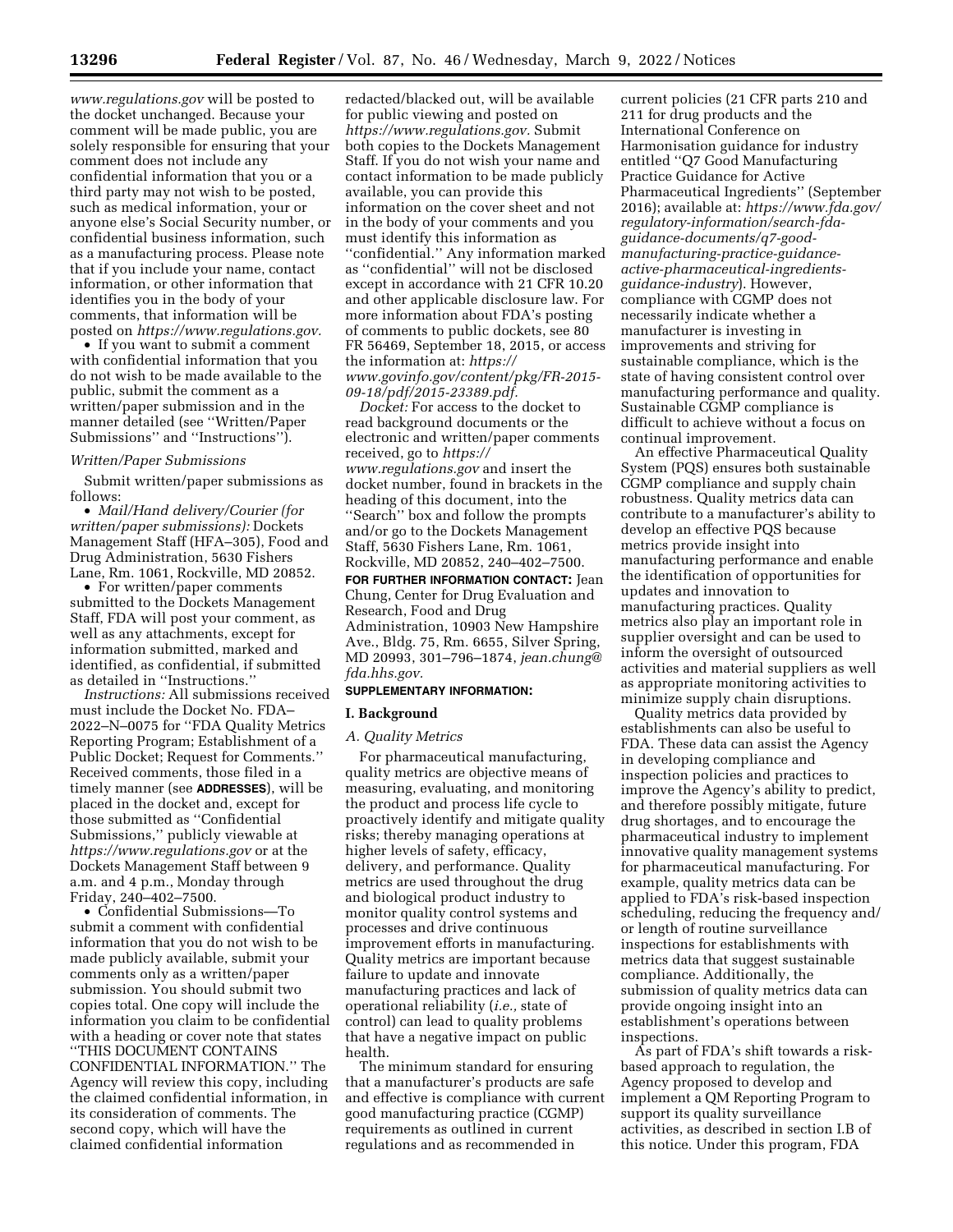intends to analyze the quality metrics data submitted by establishments to: (1) Obtain a more quantitative and objective measure of manufacturing quality and reliability at an establishment; (2) integrate the metrics and resulting analysis into FDA's comprehensive quality surveillance program; and (3) apply the results of the analysis to assist in identifying products at risk for quality problems (*e.g.,* quality-related shortages and recalls).

### *B. FDA Guidance for Industry on the Submission of Quality Metrics Data*

In July 2015, FDA issued the draft guidance entitled ''Request for Quality Metrics'' (80 FR 44973), which described a potential mandatory program for product-based reporting of quality metrics. Under this proposed program, manufacturers would have submitted four primary metrics (lot acceptance rate (LAR), product quality complaint rate (PQCR), invalidated/ overturned out-of-specification rate (IOOSR), and annual product review (APR) or product quality review on-time rate) and three optional metrics (senior management engagement, corrective and preventative action (CAPA) effectiveness, and process capability/ performance). Stakeholder comments on the guidance included concerns regarding the burden associated with collecting, formatting, and submitting data at a product level across multiple establishments; technical comments on the proposed metrics and definitions; and legal concerns regarding the proposed mandatory program. Stakeholder commenters also suggested a phased-in approach to allow learning by both industry and FDA.

In response to this feedback, FDA published a revised draft guidance in November 2016 entitled ''Submission of Quality Metrics Data'' (81 FR 85226). The 2016 guidance described an initial voluntary phase of the QM Reporting Program, with participants reporting data either by product or establishment, through an FDA submission portal. FDA removed one of the four metrics from the 2015 draft guidance and requested submission of the remaining three key metrics: (1) LAR to measure manufacturing process performance; (2) IOOSR to measure laboratory robustness; and (3) PQCR to measure patient or customer feedback and proposed incentives for participation. This guidance also described how FDA intended to utilize the submitted data. Stakeholder comments on the guidance indicated that the FDA-standardized definitions remained a challenge and incentives to participate in a voluntary program needed to be strengthened (*e.g.,* 

direct collaboration with FDA to develop the program was an example of a strong incentive). Commenters requested a better understanding of the value and utility of the data to be submitted to FDA and how FDA would measure success of the program. Commenters also expressed a preference for a pilot program to gather industry input before implementing a widespread QM Reporting Program.

### *C. Lessons Learned From FDA's Quality Metrics Pilot Programs*

In **Federal Register** notices issued on June 29, 2018, FDA announced the availability of two pilot programs, a Quality Metrics Site Visit Program (83 FR 30751) and a Quality Metrics Feedback Program (83 FR 30748) for any establishment that has a quality metrics program developed and implemented by the quality unit and used to support product and process quality improvement.

The Quality Metrics Site Visit Program offered experiential learning for FDA staff and provided participating establishments an opportunity to explain the advantages and challenges associated with implementing and managing a Quality Metrics program. For example, participants provided feedback in the form of case studies to demonstrate the differences between the metric definitions proposed in the FDA draft guidances and definitions commonly used by industry for the same metrics. They proposed changes to the definitions, justifying why those changes (if any) would be needed. FDA toured the operations of 14 establishments worldwide and engaged with establishments on topics such as: How quality metrics data are collected, analyzed, communicated (*e.g.,*  dashboards, business intelligence platforms), and reported throughout the organization in a structured and centralized manner; how management utilizes quality metrics data to monitor the performance of their supply network; how management leverages metrics to promote data-driven decisions; how an establishment implements and monitors continuous improvements based on metrics; how various quality metrics are defined; how actions were taken from observations resulting from quality metrics data reviews; and how efforts to proactively mitigate and prevent shortages are coordinated.

In the Quality Metrics Feedback Program, participating establishments presented their quality metrics programs to FDA staff. The presentations were followed by discussions and knowledge sharing that focused on analytical

strategies, exploratory data analyses, data preparation and structure, and visualizations for communication, as well as demonstrations on how FDA plans to analyze the data using advanced analytical techniques (*e.g.,*  data/text mining, interactive visualizations), sophisticated statistical methods (*e.g.,* control charts, time series analysis), and machine learning (*e.g.,*  predictive analytics, natural language processing). In these discussions, FDA also obtained feedback on industry's anticipated challenges in applying the approach described in FDA's revised draft guidance. Participants had the opportunity to submit their quality metrics data through an FDA submission portal and provide feedback on their user experience. The industry participants represented different sectors of the pharmaceutical industry including innovator drug products, generic drug products, nonprescription (also known as over-the-counter (OTC)) drug products, and biological products.

The dedicated meetings with industry during the two pilot programs that focused on data analytics resulted in the following key lessons learned for FDA, which will inform the direction of the QM Reporting Program:

1. Different industry sectors prefer different metrics due to their individual operations and business dynamics needs. Therefore, it is necessary to implement a program with sufficient flexibility when choosing metrics. Identifying critical practice areas (*e.g.,*  manufacturing process performance) and allowing establishments to select appropriate metrics from several options is a more feasible approach.

2. Any metric chosen to be reported should be meaningful to the practice area being measured, and the data collected on that metric should be able to influence decision making about process improvements and capital investments.

3. In some instances, a combination of metrics rather than a single metric is preferred to assess a particular practice area.

4. The majority of participants prefer to report data at an establishment level and have the capability to segment by product, but some participants prefer product-level reporting due to their business structure (*e.g.,* a vertically integrated company).

5. Calculating LAR and PQCR based on the definitions in the 2016 revised draft guidance can result in mathematical discrepancies such as rates over 100 percent or invalid calculations (*i.e.,* dividing by zero)). These discrepancies are caused by inherent variabilities from real-time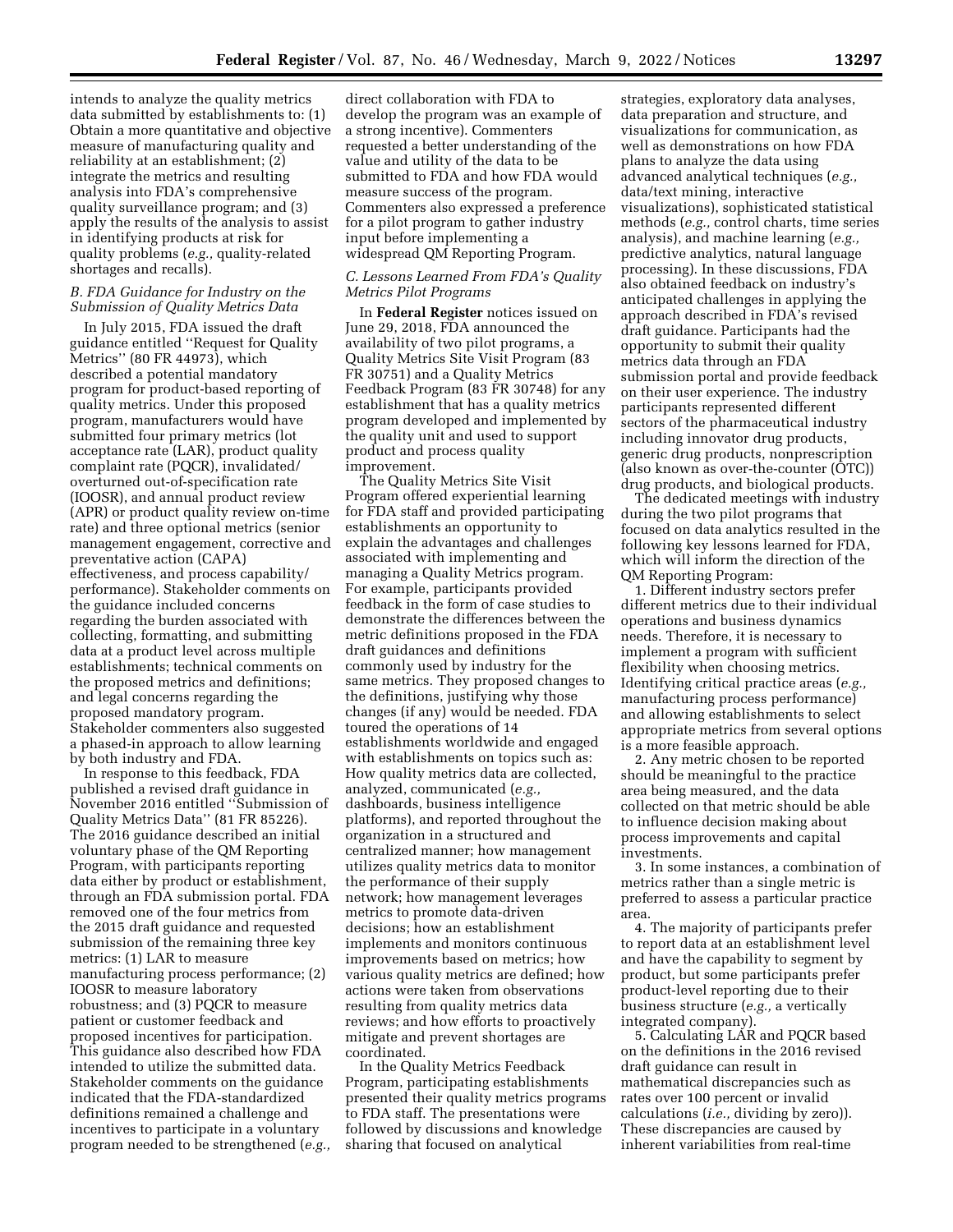operations (*e.g.,* lots may not be dispositioned in the same quarter in which they were started) or how denominators are defined for a specified period of time.

6. While LAR and IOOSR are quality metrics that are routinely monitored by establishments, they are not discerning metrics due to limited variability over time or limited scope and can result in false positives by highlighting nonexistent performance issues. Other metrics should be identified as surrogates for manufacturing process performance and laboratory robustness. Examples include, but are not limited to, right-first-time rate, process capability, and adherence to lead time.

7. The effectiveness of the quality system is a critical component of a QM Reporting Program as evidenced by numerous establishments collecting data around their PQS. Examples include metrics related to the effectiveness of CAPA programs, repeat deviations, maintenance programs, and timeliness.

8. Metrics related to quality culture are important indicators of performance and reliability, but unlike other quality metrics, it is difficult to capture quality culture at an establishment based on numerical metrics alone. Both numerical key performance indicators (KPIs) (*e.g.,* APR timeliness and near misses) and qualitative summaries (*e.g.,*  descriptions of management commitment or quality planning) can be used to further understand quality culture.

9. FDA's analysis of the data submitted during the Quality Metrics Feedback Program indicates that the use of statistical quality control applications (*e.g.,* statistical process control and process capability) and machine learning/natural language processing are appropriate and meaningful analytical strategies to assess quality metrics data submitted by establishments.

## **II. Proposed Direction for an FDA QM Reporting Program**

FDA has applied the lessons learned from the pilot programs and other stakeholder feedback toward refining the QM Reporting Program that was presented in the 2016 revised draft guidance. In this section, we summarize a potential direction for the program, and in section III we request input on specific aspects of this approach.

FDA believes that a change in the entities responsible for collecting and submitting quality metrics data is not needed. ''Covered establishments,'' as defined in the 2016 revised draft guidance, are establishments engaged in the manufacture, preparation,

propagation, compounding or processing of a ''covered drug product'' (products subject to an approved application under section 505 of the Federal Food, Drug, and Cosmetic Act (FD&C Act) (21 U.S.C. 355) or section 351 of the Public Health Service Act; legally marketed pursuant to section 505G of the FD&C Act (21 U.S.C. 355h) (nonprescription drugs marketed without an approved drug application); or marketed as unapproved finished drug products) or an active pharmaceutical ingredient used in the manufacture of a covered drug product. ''Covered establishments'' include contract laboratories, contract sterilizers, and contract packagers.

FDA is considering changes to other aspects of the QM Reporting Program. Stakeholders have indicated that different industry sectors may prefer different quality metrics. To provide flexibility to manufacturers, FDA would focus less on standardization of quality metrics and definitions. Instead, FDA would identify practice areas that are critical to ensure sustainable product quality and availability and would permit manufacturers to select a metric(s) from each practice area that are meaningful and enable establishments to identify continual improvement opportunities. The metric definitions would not specify how establishments calculate particular metrics. Rather, the reporting establishment would select the most appropriate metric(s) from each practice area and inform FDA how it was calculated. Through the collective feedback gathered from pilot participants, FDA has identified the following four general practice areas as appropriate at this time for the QM Reporting Program: (1) Manufacturing Process Performance, (2) PQS Effectiveness, (3) Laboratory Performance, (4) Supply Chain Robustness. Examples of quality metrics associated with each practice include the following:

### *1. Manufacturing Process Performance*

• *Process Capability/Performance Indices (Cpk/Ppk):* A measure that compares the output of a process to the specification limits and can be calculated as a proportion (*e.g.,* total number of attributes with Ppk greater than 1.33 divided by total number of attributes where Ppk is used). It is important to consider standard deviation measurements using a reasonable sample size.

• *LAR:* A measure of the proportion of lots that were accepted in a given time period. Examples of inputs that can be used to calculate LAR include lots

completed, lots dispositioned, lots attempted, lots rejected, lots released, lots approved, abandoned lots, and parallel/backup lots.

• *Right-First-Time Rate:* A measure of the proportion of lots manufactured without the occurrence of a nonconformance. Examples of inputs that can be used to calculate a right-firsttime rate include number of deviations, lots dispositioned, lots attempted, number of nonconformances, and lots approved in the first pass.

• *Lot Release Cycle Time:* A measure of the amount of time it takes for the lot disposition process. Lot release cycle time can be calculated with an appropriate unit of measurement such as number of hours or days.

# *2. PQS Effectiveness*

• *CAPA Effectiveness:* A measure of the proportion of CAPA plan implemented and deemed effective (*i.e.,*  effectiveness verifications closed as effective). Examples of inputs that can be used to calculate CAPA effectiveness include number of CAPAs initiated, CAPAs closed on time, CAPAs closed as ''effective,'' overdue CAPAs, and CAPAs resulting in retraining.

• *Repeat Deviation Rate:* A measure of the proportion of recurring deviation measures. Examples of inputs that can be used to calculate repeat deviation rate include total number of deviations and number of deviations with the same assignable root cause.

• *Change Control Effectiveness:* A measure of timeliness and effectiveness of implemented changes to GMP facilities, systems, equipment, or processes. Examples of inputs that can be used to calculate this metric include on-time closure of the change, total number of late effectiveness checks, total number of changes initiated, number of changes that are initiated reactively versus proactively, and total number of changes deemed effective.

• *Overall Equipment Effectiveness:* A measure of operating productivity, utilizing planned production time. Overall equipment effectiveness can be calculated using inputs related to availability (*e.g.,* planned production time, operating time), performance (*e.g.,*  production capacity), and quality (*e.g.,*  production output that does not result in acceptable product).

• *Unplanned Maintenance:* A measure of the proportion of maintenance time that was not planned or scheduled. Examples of inputs that can be used to calculate this metric include total maintenance hours and planned maintenance hours.